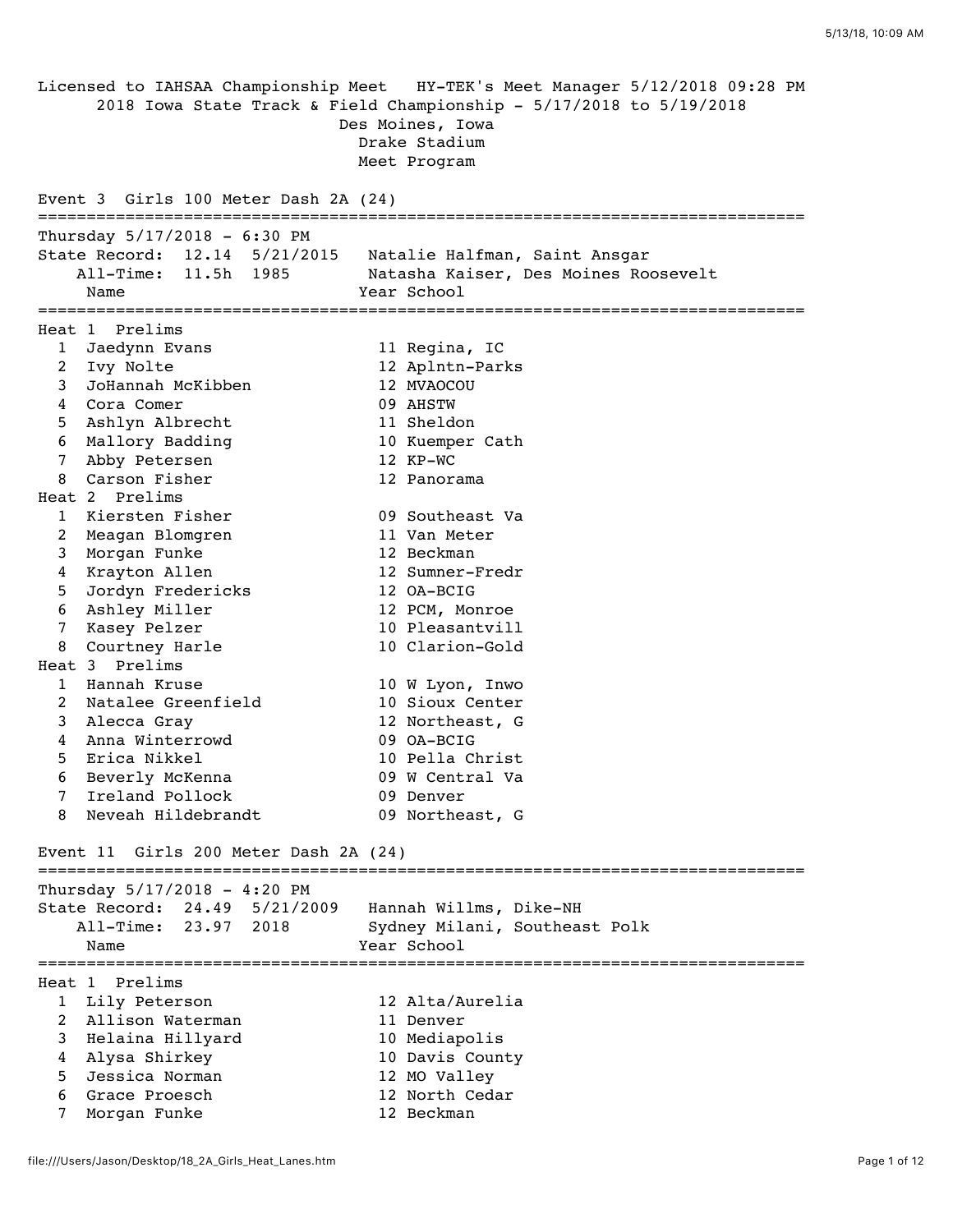| 8              | Bailey Anderson    | 12 Mount Ayr    |
|----------------|--------------------|-----------------|
|                | Heat 2 Prelims     |                 |
| $\mathbf{1}$   | Meagan Blomgren    | 11 Van Meter    |
| $2^{\circ}$    | Brianna Sleezer    | 12 Cherokee, Wa |
| 3              | Mary Kate Bandstra | 11 Pella Christ |
| 4              | Megan Carley       | 11 Treynor      |
| 5              | Ashley Miller      | 12 PCM, Monroe  |
| 6              | Ivy Nolte          | 12 Aplntn-Parks |
| 7 <sup>7</sup> | Megan Durbin       | 12 Greene Count |
| 8              | Kiersten Fisher    | 09 Southeast Va |
|                | Heat 3 Prelims     |                 |
| $\mathbf{1}$   | Alecca Gray        | 12 Northeast, G |
| $2^{\circ}$    | Emilee Heynen      | 09 Western Chri |
| 3              | Kennedy Kramer     | 09 W Lyon, Inwo |
| 4              | Jordyn Pester      | 12 MVAOCOU      |
| 5              | Krayton Allen      | 12 Sumner-Fredr |
| 6              | Karley Larson      | 12 Underwood    |
| $7^{\circ}$    | Riley Christoffer  | 10 Estherville- |
| 8              | Mallory Badding    | 10 Kuemper Cath |
|                |                    |                 |

## Event 19 Girls 400 Meter Dash 2A (24)

|                | Thursday $5/17/2018 - 7:00$ PM |                               |
|----------------|--------------------------------|-------------------------------|
|                | State Record: 53.96 5/20/2010  | Hannah Willms, Dike-NH        |
|                | All-Time: 53.70 2018           | Sydney Milani, Southeast Polk |
|                | Name                           | Year School                   |
|                |                                |                               |
|                | Section 1 Timed Finals         |                               |
| $\mathbf{1}$   | Charlotte Wetjen               | 09 Williamsburg               |
| $\overline{2}$ | Kylee Sanders                  | 09 Louisa-Musc                |
| 3              | Makayla Archer                 | 09 KP-WC                      |
| $\overline{4}$ | Taylor McDonald                | 12 Monticello                 |
| 5              | Jenna Merical                  | 10 W Central Va               |
| 6              | Madison Funk                   | 09 Columbus Cat               |
| $7^{\circ}$    | Jadyn Bennett                  | 09 Dike-NH                    |
| 8              | Anna Lehmann                   | 10 Forest City                |
|                | Section 2 Timed Finals         |                               |
| $\mathbf{1}$   | Mackenzie King                 | 09 Emmetsburg                 |
| 2              | Abbagail Evans                 | 10 Mid-Prairie,               |
| 3              | Jessica Norman                 | 12 MO Valley                  |
| 4              | Kortney Drake                  | 11 Wilton                     |
| 5.             | Brenna Jacobs                  | 12 Osage                      |
| 6              | Ryin Lehmann                   | 11 N Fayette Va               |
| 7              | Chloe Morgan                   | 10 Pella Christ               |
| 8              | Megan Niewoehner               | 11 Sumner-Fredr               |
|                | Section 3 Timed Finals         |                               |
| $\mathbf{1}$   | Maci Freund                    | 09 Aplntn-Parks               |
| 2              | Devyn Kemble                   | 12 Panorama                   |
| 3              | Karley Larson                  | 12 Underwood                  |
| 4              | Jordyn Pester                  | 12 MVAOCOU                    |
| 5              | Lily Peterson                  | 12 Alta/Aurelia               |
| 6              | Grace Proesch                  | 12 North Cedar                |
| 7              | Kennedy Kramer                 | 09 W Lyon, Inwo               |
| 8              | Annie Gahan                    | 09 Regina, IC                 |

Event 27 Girls 800 Meter Run 2A (24)

## ===============================================================================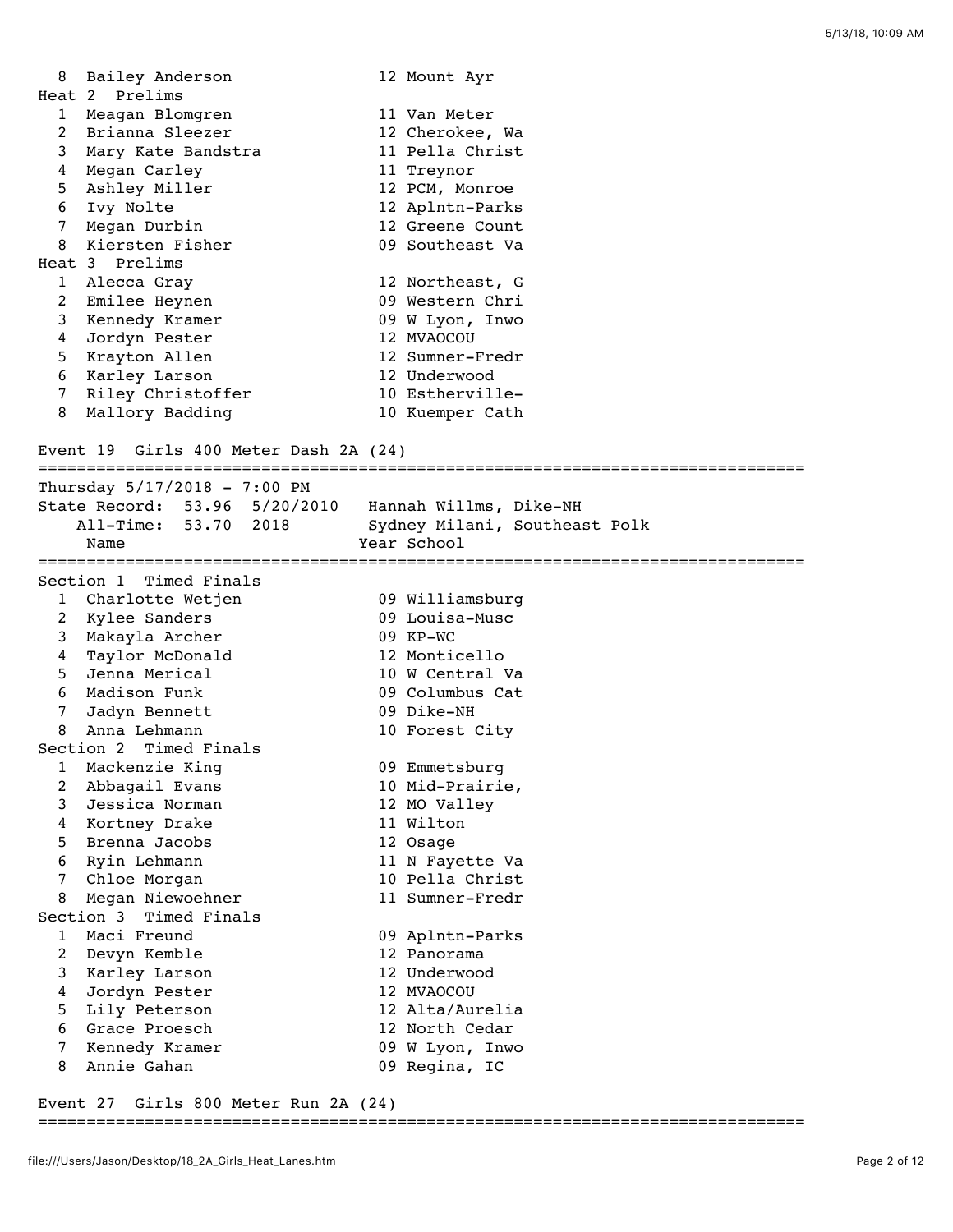Saturday 5/19/2018 - 10:40 AM State Record: 2:12.12 5/19/2007 Ashley Miller, Tipton All-Time: 2:07.18 2016 Joy Ripslinger, Assumption, Dav Name **Year** School =============================================================================== Section 1 Timed Finals 1 Gwen Steffen 09 Panorama 2 Emily Lewis 11 Centerville 3 Maddie Usher 09 New Hampton 4 Violet Lapke 10 Logan-Magnol 5 Patty Teggatz 12 Hampton-Dumo 6 Miya Messerich 11 Northeast, G 7 Cassie Cox 11 North Cedar 8 Lily Anderson 11 Cherokee, Wa 9 Lauren Rohwer 12 Alta/Aurelia 10 Megan Johnson 10 Aplntn-Parks 11 Emma Squiers 11 Beckman 12 Bailey Kenyon 10 Manson NW We Section 2 Timed Finals 1 Rylee Wright 12 KP-WC 2 Paige Holub 12 Monticello 3 Sophia Jungling 10 Aplntn-Parks 4 Anna Hostetler 12 Mid-Prairie, 5 Devyn Kemble 12 Panorama 6 Kate Crawford 10 ACGC 7 Marie Hostetler 10 Mid-Prairie, 8 Suzanne Putze 12 KP-WC 9 Macay Van'tHul 10 Western Chri 10 Ryann Portch 10 AHSTW 11 Kylie Morrison 10 Logan-Magnol 12 Carly Hasken 12 Northeast, G Event 35 Girls 1500 Meter Run 2A (24) =============================================================================== Saturday 5/19/2018 - 2:52 PM State Record: 4:33.41 5/20/2017 Anna Hostetler, Mid-Prairie, All-Time: 4:26.39 2011 Shelby Houlihan, Sioux City East Name **Year** School =============================================================================== Section 1 Timed Finals 1 Ella Waddle 09 Panorama 2 Sophia Jungling 10 Aplntn-Parks 3 Kate Crawford 10 ACGC 4 Anna Hostetler 12 Mid-Prairie, 5 Marie Hostetler 10 Mid-Prairie, 6 Paige Holub 12 Monticello 7 Madeline Rhomberg 11 Cascade 8 Cam Reeg 12 Bellevue 9 Emily Treptow 11 Jesup 10 Madison Kelchen 11 Cascade 11 Kaitlin Wille 11 Williamsburg 12 Taylor Sporrer 10 Logan-Magnol 13 Whitney Minderhoud 10 Western Chri 14 Macy Niewoehner 12 Sumner-Fredr 15 Heidi Hall 12 AHSTW 16 Jordyn Patterson 12 Monticello

17 Madison Schiernbeck 11 OA-BCIG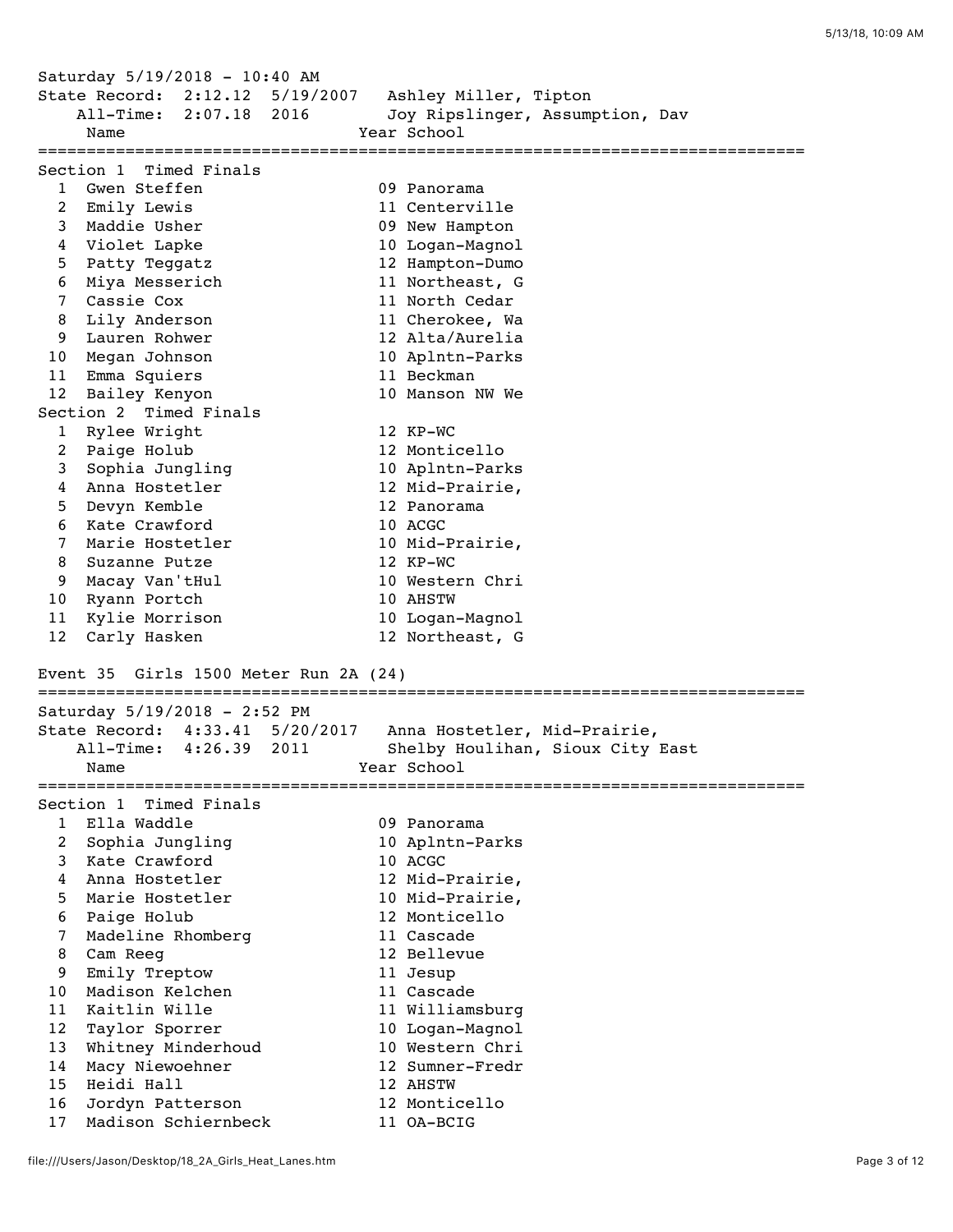18 Jill Vonnahme 12 Pocahon Area<br>
19 Patty Teggatz 12 Hampton-Dumo<br>
10 Pekin<br>
11 Tipton 19 Patty Teggatz 12 Hampton-Dumo 20 Remi Duwa 10 Pekin 21 Amanda Smith 11 Tipton 22 Magan Christopherson 10 Okoboji, Mil 23 Katelyn Peters 12 Woodward-Gra 24 Hannah Booth 12 Ogden Event 43 Girls 3000 Meter Run 2A (24) =============================================================================== Thursday 5/17/2018 - 3:20 PM State Record: 9:47.52 5/18/2017 Anna Hostetler, Mid-Prairie, All-Time: 9:24.67 5/22/2014 Stephanie Jenks, Linn-Mar Name Year School =============================================================================== Section 1 Timed Finals 1 Cam Reeg 12 Bellevue 2 Jill Vonnahme 12 Pocahon Area 3 Anna Hostetler 12 Mid-Prairie, 4 Kate Crawford 10 ACGC 5 Ella Waddle 09 Panorama 6 Madeline Rhomberg 11 Cascade 7 Taylor Sporrer 10 Logan-Magnol 8 Emma Swanson 12 ACGC 9 Madison Kelchen 11 Cascade 10 Mia Knudsen 10 Osage 11 Heidi Hall 12 AHSTW 12 Emily Treptow 11 Jesup 13 Allison Renfro 11 Mediapolis 14 Anessa Schoo 11 Sheldon 15 Patty Teggatz 12 Hampton-Dumo 16 Marie Hostetler 10 Mid-Prairie, 17 Raven Brown 10 Emmetsburg 18 Madalyn Moline 09 Manson NW We 19 Olivia Burke 11 New Hampton 20 Rachel Larabee 12 Monticello 21 Kaylynne Bechen 12 KP-WC 22 Tori Castle 10 Treynor 23 Emily Schlarmann 10 Monticello 24 Jimena Fierro 10 West Liberty Event 50 Girls 100 Meter Hurdles 2A (24) =============================================================================== Friday 5/18/2018 - 3:40 PM State Record: 14.33 5/23/2009 Alex Gochenour, Logan-Mag. All-Time: 13.90 4/13/2010 Alex Gochenour, Logan-Mag. Name Year School =============================================================================== Heat 1 Prelims 1 Megan Cowman 11 PCM, Monroe 2 Madeline Hinz 10 Garner-Hay/V 3 Linsey Ford 11 Wilton 4 Morgan Johnk 11 Panorama 5 Kelsey Koch 11 Forest City 6 Kylan Straight 12 Logan-Magnol 7 Alecca Gray 12 Northeast, G 8 Camryn Cleveringa 12 Sioux Center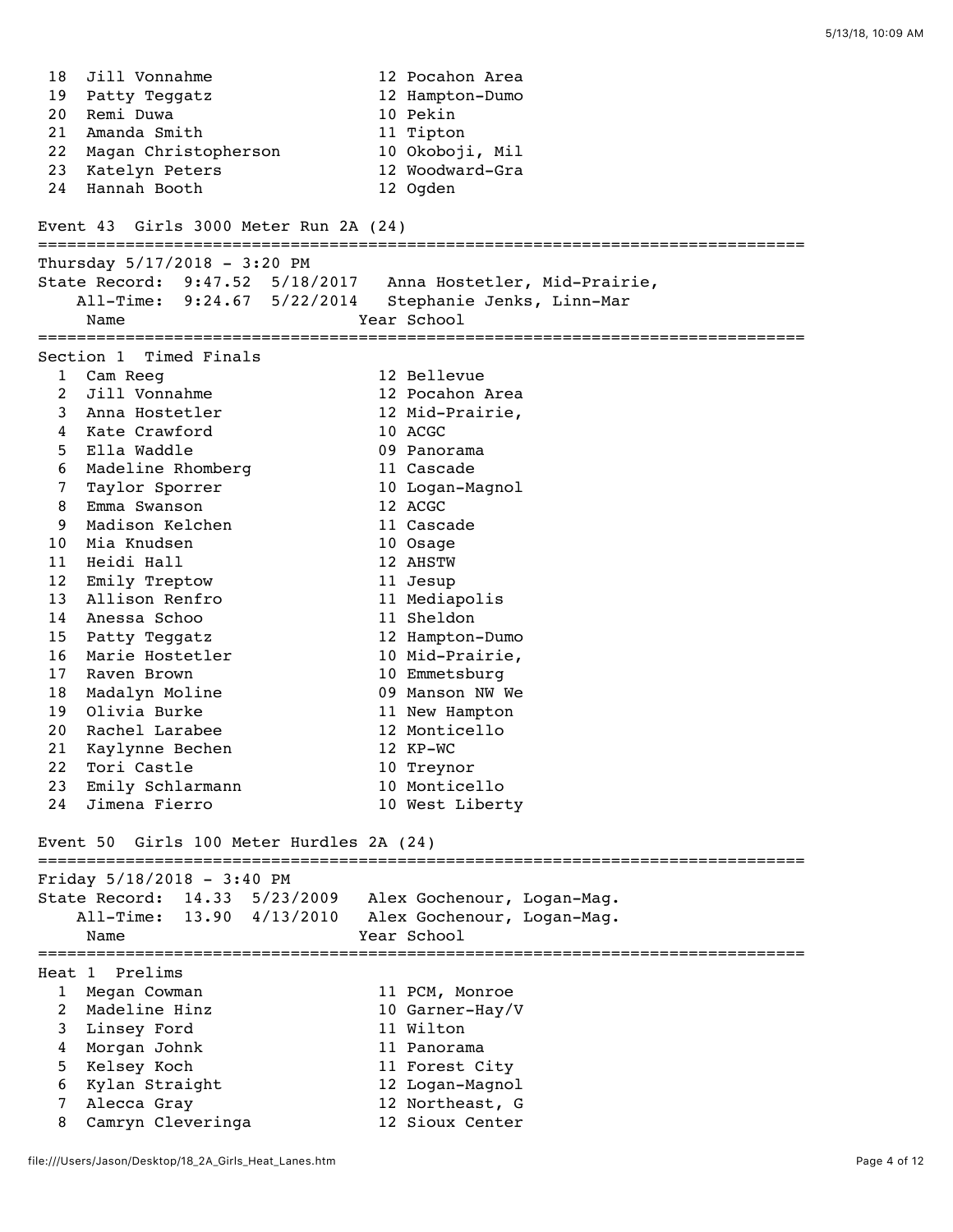|                     | Heat 2 Prelims                           |                                                           |
|---------------------|------------------------------------------|-----------------------------------------------------------|
|                     | 1 Gabrielle Guilford                     | 09 Monticello                                             |
| $\overline{a}$      | Paige Kisley                             | 09 Osage                                                  |
| 3                   | Abbey Griffin                            | 10 Albia                                                  |
| 4                   | Heather Boeckenstedt                     | 11 Beckman                                                |
| 5                   | Kiersten Fisher                          | 09 Southeast Va                                           |
| 6                   | Alyssa Johnson                           | 12 Mount Ayr                                              |
| 7                   | Jessica Flaherty                         | 11 Alta/Aurelia                                           |
| 8                   | Ashlyn Albrecht                          | 11 Sheldon                                                |
|                     | Heat 3 Prelims                           |                                                           |
| $\mathbf{1}$        | Melinda Puumala                          | 11 E Marshall                                             |
| $\overline{2}$      | Jordan Simon                             | 10 Cascade                                                |
| 3                   | Kelly Proesch                            | 09 North Cedar                                            |
| 4                   | Hannah Irlbeck                           | 11 Kuemper Cath                                           |
| 5                   | Olivia Diggins                           | 10 Logan-Magnol                                           |
| 6                   | Isabelle Gradwell                        | 12 W Marshall                                             |
| 7                   | Jessica Sump                             | 10 Pocahon Area                                           |
| 8                   | Hannah Isley                             | 12 Albia                                                  |
|                     | Event 58 Girls 400 Meter Hurdles 2A (24) |                                                           |
|                     |                                          |                                                           |
|                     | Friday $5/18/2018 - 5:20$ PM             |                                                           |
|                     |                                          | State Record: 1:02.62 5/20/2011 Alex Gochenour, Logan-Mag |
|                     | All-Time: 57.3h 1975                     | Debbie Esser, Woodbine                                    |
|                     | Name                                     | Year School                                               |
|                     |                                          |                                                           |
|                     | Section 1 Timed Finals                   |                                                           |
| $\mathbf{1}$        | Kessa Jones                              | 11 Mid-Prairie,                                           |
| 2                   | Calli Wareham                            | 12 OA-BCIG                                                |
|                     | 3 Lilly Miller<br>4 Alicia Turnquist     | 11 I-35, Truro<br>12 Alta/Aurelia                         |
| 5                   | Delaney Joyce                            | 09 Emmetsburg                                             |
| 6                   | Megan Rathjen                            | 10 Williamsburg                                           |
| 7                   | Claire Quirk                             | 09 New Hampton                                            |
| 8                   | Annie Gahan                              | 09 Regina, IC                                             |
|                     | Section 2 Timed Finals                   |                                                           |
| 1                   | Natalie Barth                            | 10 Van Meter                                              |
|                     | 2 Brooke Shafer                          | 09 Eddyvl-Blake                                           |
| 3                   | Zoe Miller                               | 10 Jesup                                                  |
| 4                   | Isabelle Gradwell                        | 12 W Marshall                                             |
| 5                   | Kelsey Koch                              | 11 Forest City                                            |
| 6                   | Cecilia Myers                            | 12 Underwood                                              |
| 7                   | Melinda Puumala                          | 11 E Marshall                                             |
| 8                   |                                          | 10 Sheldon                                                |
|                     |                                          |                                                           |
|                     | Sydney Olson                             |                                                           |
| 1                   | Section 3 Timed Finals<br>Tessa Fields   | 12 North Cedar                                            |
|                     |                                          | 10 West Branch                                            |
| $\overline{c}$<br>3 | Jaylen Votroubek<br>Morgan Fopma         | 11 Pella Christ                                           |
| 4                   | Anmarie Stuit                            | 12 Unity Chrst,                                           |
| 5                   | Margo Chipps                             | 09 PCM, Monroe                                            |
| 6                   | Mikayla Turek                            | 11 Unity Chrst,                                           |
| 7                   | Ryin Lehmann                             | 11 N Fayette Va                                           |
| 8                   | Hailey Sanders                           | 10 Louisa-Musc                                            |

## Event 67 Girls 4x100 Meter Shuttle Hurdle 2A (24)

===============================================================================

Thursday 5/17/2018 - 7:40 PM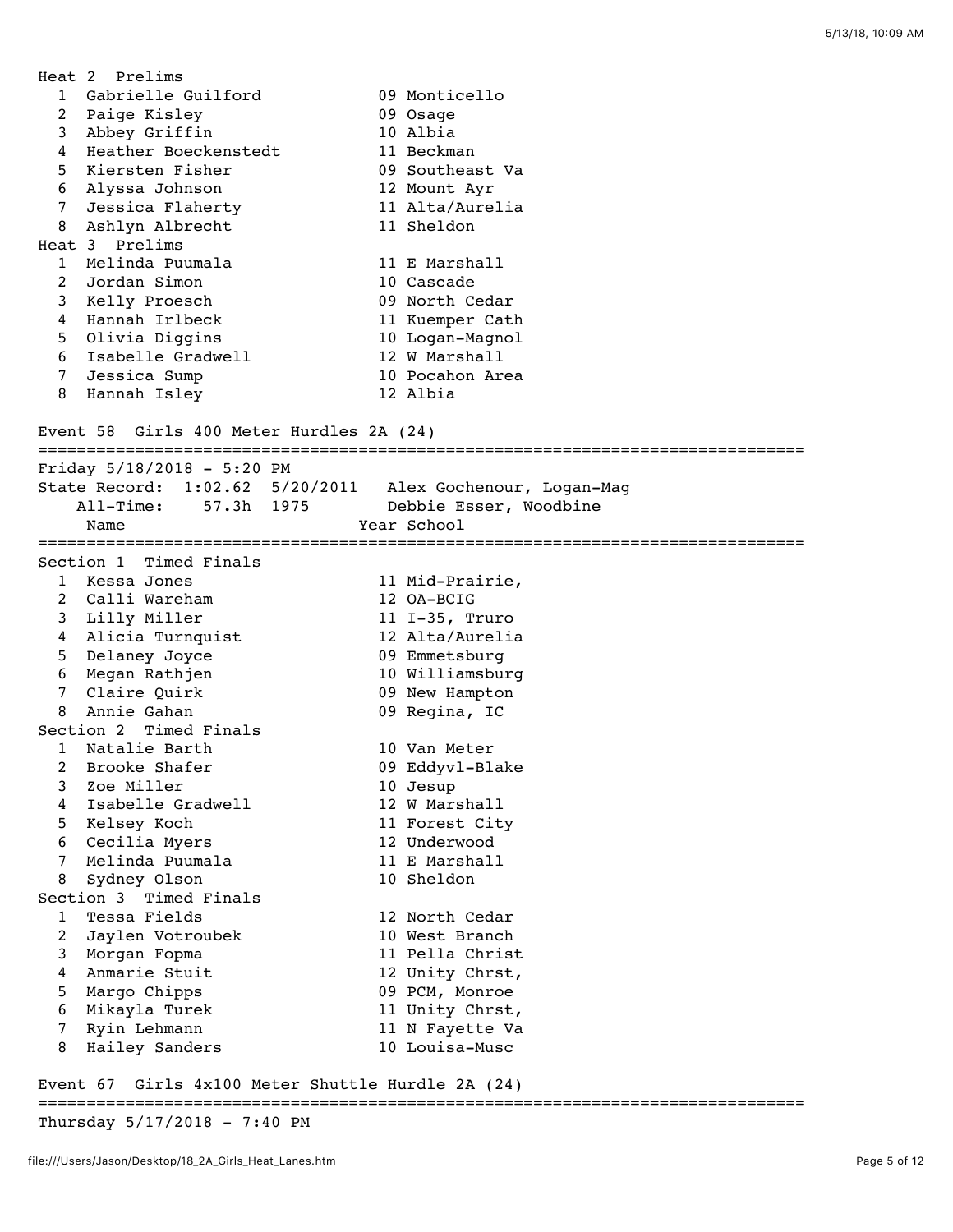```
State Record: 1:05.29 5/21/2011 West Fork, S, West Fork, S 
                         S Weiland, B Fleshner, L Peterson, T Twedt 
     All-Time: 1:00.61 5/18/2017 Waukee, Waukee 
                         S Winger, M Gray, L Nelson, H Schau 
      School 
===============================================================================
Heat 1 Prelims
  1 Alta/Aurelia 
   3 Beckman 
   5 Underwood 
  7 W Lyon, Inwood 
Heat 2 Prelims
  1 Shenandoah 
   3 North Cedar 
   5 Emmetsburg 
  7 E Marshall 
Heat 3 Prelims
   1 Mount Ayr 
   3 Monticello 
   5 Forest City 
   7 Van Meter 
Heat 4 Prelims
  1 S Hamilton 
   3 PCM, Monroe 
   5 Central Lee 
  7 Tipton 
Heat 5 Prelims
   1 Garner-Hay/Vent 
   3 West Branch 
   5 Cascade 
   7 Greene County 
Heat 6 Prelims
   1 Centerville 
   3 Logan-Magnolia 
   5 Panorama 
   7 Sioux Center 
Event 72 Girls 4x100 Meter Relay 2A (24)
===============================================================================
Friday 5/18/2018 - 6:20 PM
State Record: 49.30 5/17/2008 North Polk, North Polk 
                       S Humphrey, C Christensen, M Moeckly, J Andreassen
     All-Time: 47.55 4/28/2012 DM, Roosevelt; CR Jeff, DMR, CRJ 
      School 
===============================================================================
Heat 1 Prelims
   1 Dike-NH 
   2 KP-WC 
   3 Monticello 
   4 Sumner-Fredrksbg 
   5 Pleasantville 
   6 W Lyon, Inwood 
   7 Alta/Aurelia 
  8 Southeast Valley 
Heat 2 Prelims
  1 W Marshall 
   2 OA-BCIG
```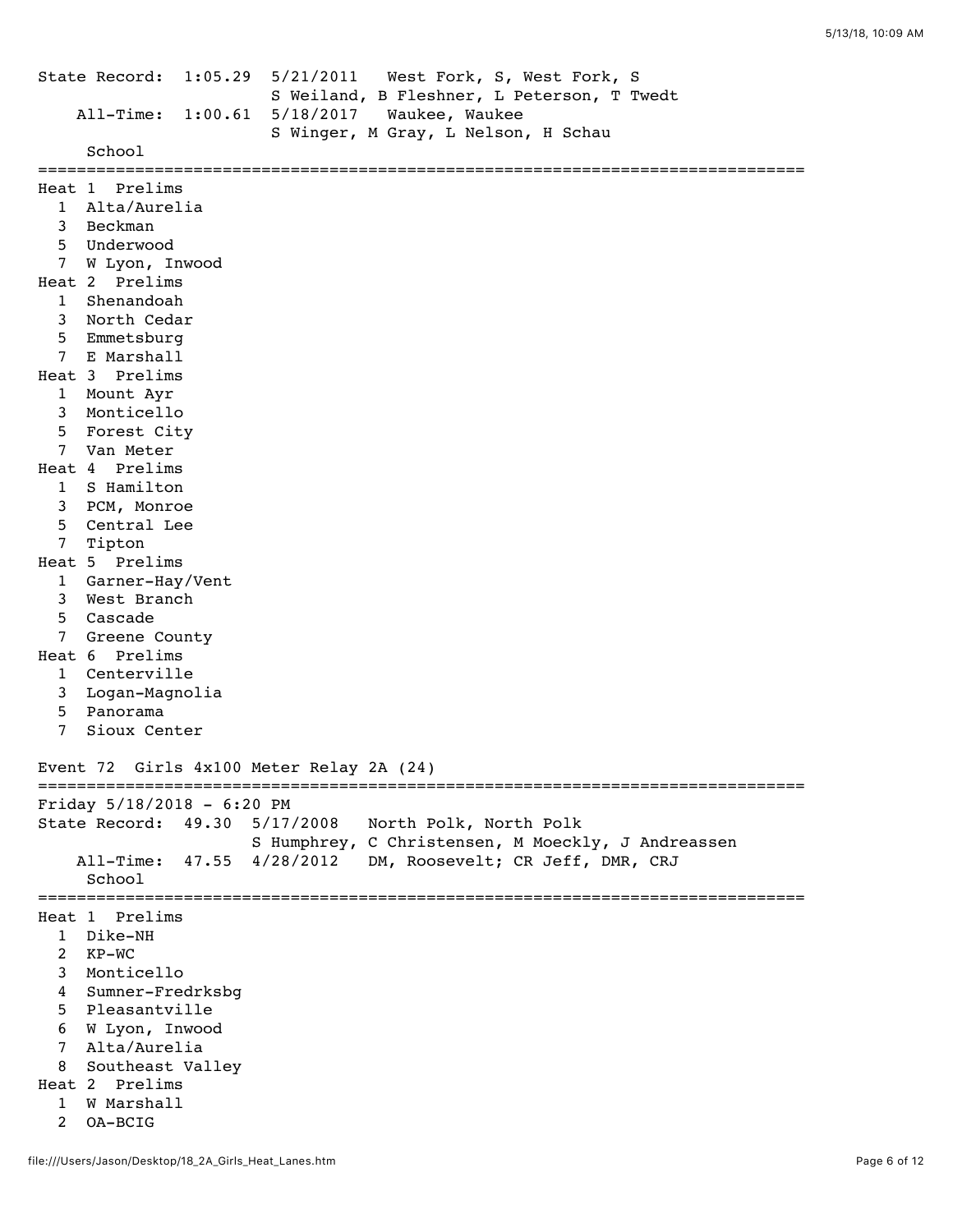3 Sioux Center 4 Beckman 5 Panorama 6 Osage 7 Davis County, B 8 Regina, IC Heat 3 Prelims 1 Western Christ 2 Cascade 3 Northeast, GL 4 Van Buren 5 Williamsburg 6 North Cedar 7 Treynor 8 Albia Event 80 Girls 4x200 Meter Relay 2A (24) =============================================================================== Friday 5/18/2018 - 4:30 PM State Record: 1:42.94 5/16/2008 North Polk, North Polk S Humphrey, C Christensen, M Moeckly, J Andreassen All-Time: 1:39.24 5/22/2015 CR Jefferson, CR Jefferson A Ranschau, J Blue, M Meese, L Schneekloth School =============================================================================== Section 1 Timed Finals 1 Cherokee, Wash 2 ACGC 3 Greene County 4 Albia 5 Unity Chrst, OC 6 Mount Ayr 7 Denver 8 Tipton Section 2 Timed Finals 1 Sioux Center 2 Southeast Valley 3 Cascade 4 Van Buren 5 W Marshall 6 Davis County, B 7 Dike-NH 8 Clarion-Goldfd-Dows Section 3 Timed Finals 1 Treynor 2 Pella Christian 3 Beckman 4 Sumner-Fredrksbg 5 PCM, Monroe 6 Williamsburg 7 AHSTW 8 OA-BCIG Event 88 Girls 4x400 Meter Relay 2A (24) =============================================================================== Friday 5/18/2018 - 7:00 PM State Record: 3:55.52 5/19/2012 Cascade, WD, Cascade, WD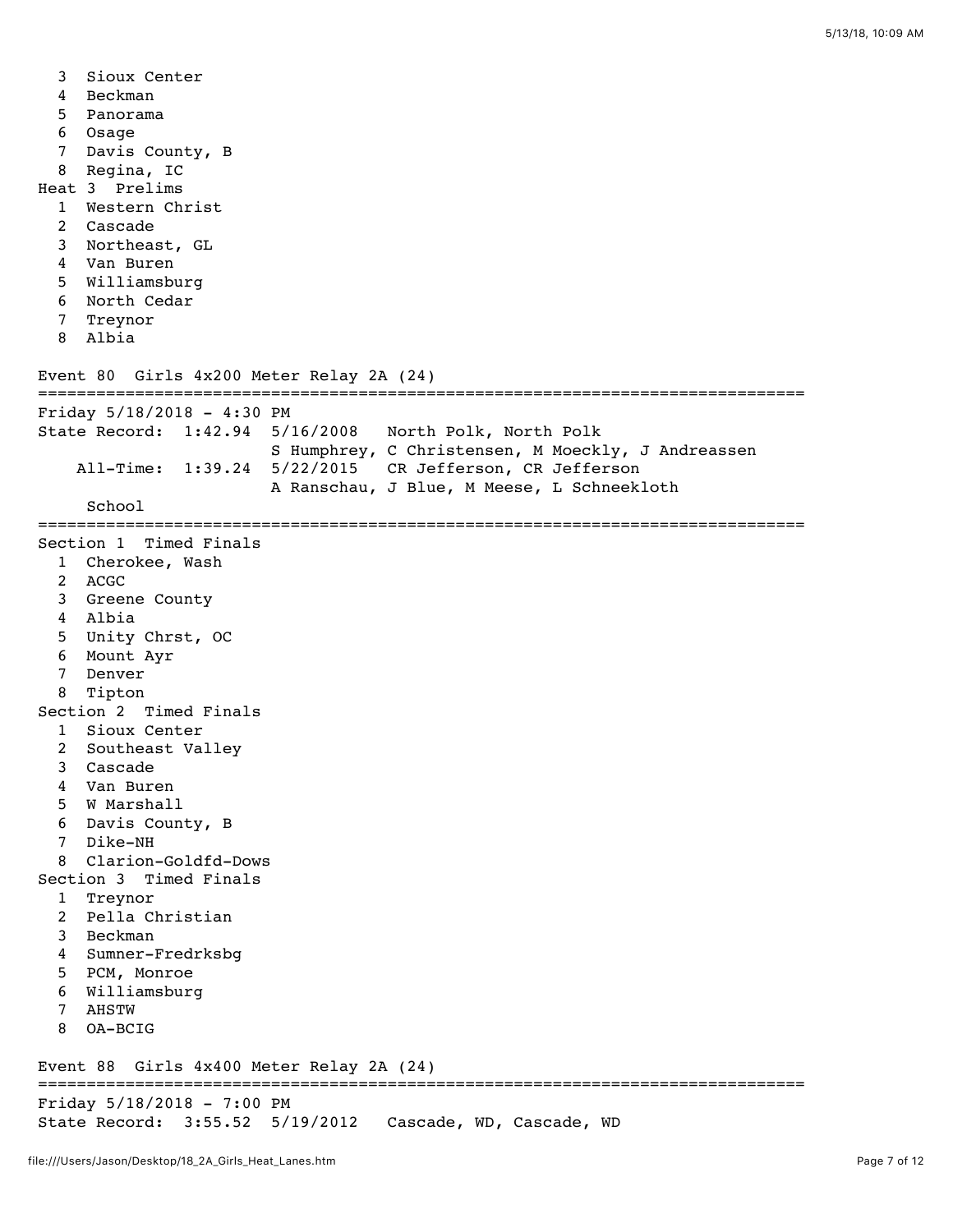|                | All-Time: 3:48.39               | 5/23/2009                       | A Green, A Meyer, T Helmle, A Gibbs<br>Sioux City, East, Sioux City, E<br>S Houlihan, R Mikulicz, E McCarthy, E Dougherty |
|----------------|---------------------------------|---------------------------------|---------------------------------------------------------------------------------------------------------------------------|
|                | School                          |                                 |                                                                                                                           |
|                | Heat 1 Prelims                  |                                 |                                                                                                                           |
| $\mathbf{1}$   | New Hampton                     |                                 |                                                                                                                           |
| 2              | Osage                           |                                 |                                                                                                                           |
| 3              | Pella Christian                 |                                 |                                                                                                                           |
| 4              | North Cedar                     |                                 |                                                                                                                           |
| 5              | Panorama                        |                                 |                                                                                                                           |
| 6              | AHSTW                           |                                 |                                                                                                                           |
| 7              | Williamsburg                    |                                 |                                                                                                                           |
| 8              | Greene County                   |                                 |                                                                                                                           |
|                | Heat 2 Prelims                  |                                 |                                                                                                                           |
| 1              | Forest City                     |                                 |                                                                                                                           |
| $\overline{c}$ | Tipton                          |                                 |                                                                                                                           |
| 3              | Treynor                         |                                 |                                                                                                                           |
| 4              | Cascade                         |                                 |                                                                                                                           |
| 5              | PCM, Monroe                     |                                 |                                                                                                                           |
| 6<br>7         | Woodward-Grangr<br>West Branch  |                                 |                                                                                                                           |
| 8              | Western Christ                  |                                 |                                                                                                                           |
|                | Heat 3 Prelims                  |                                 |                                                                                                                           |
| $\mathbf{1}$   | Unity Chrst, OC                 |                                 |                                                                                                                           |
| 2              | Alta/Aurelia                    |                                 |                                                                                                                           |
| 3              | W Marshall                      |                                 |                                                                                                                           |
| 4              | Underwood                       |                                 |                                                                                                                           |
| 5              | Monticello                      |                                 |                                                                                                                           |
| 6              | Mediapolis                      |                                 |                                                                                                                           |
| 7              | Van Meter                       |                                 |                                                                                                                           |
| 8              | Louisa-Musc                     |                                 |                                                                                                                           |
|                | Event 96                        |                                 |                                                                                                                           |
|                |                                 | Girls 4x800 Meter Relay 2A (24) |                                                                                                                           |
|                | Thursday 5/17/2018 - 5:00 PM    |                                 |                                                                                                                           |
|                | State Record: 9:25.23 5/19/2016 |                                 | Monticello, Monticello                                                                                                    |
|                |                                 |                                 | P Holub, K Anderson, J Patterson, C Gadient                                                                               |
|                | $All-Time:$<br>9:09.09          | 2001                            | Iowa City West, Iowa City West                                                                                            |
|                | School                          |                                 |                                                                                                                           |
|                |                                 |                                 |                                                                                                                           |
|                | Section 1 Timed Finals          |                                 |                                                                                                                           |
| 1              | Alta/Aurelia                    |                                 |                                                                                                                           |
| $\overline{2}$ | Underwood                       |                                 |                                                                                                                           |
| 3              | Okoboji, Milford                |                                 |                                                                                                                           |
| 4<br>5         | Logan-Magnolia<br>Northeast, GL |                                 |                                                                                                                           |
| 6              | Shenandoah                      |                                 |                                                                                                                           |
| 7              | Mid-Prairie, W                  |                                 |                                                                                                                           |
| 8              | Tipton                          |                                 |                                                                                                                           |
| 9              | ACGC                            |                                 |                                                                                                                           |
| 10             | PCM, Monroe                     |                                 |                                                                                                                           |
| 11             | Pekin                           |                                 |                                                                                                                           |
| 12             | Manson NW Web                   |                                 |                                                                                                                           |
|                | Section 2 Timed Finals          |                                 |                                                                                                                           |
| 1              | Waukon                          |                                 |                                                                                                                           |
|                |                                 |                                 |                                                                                                                           |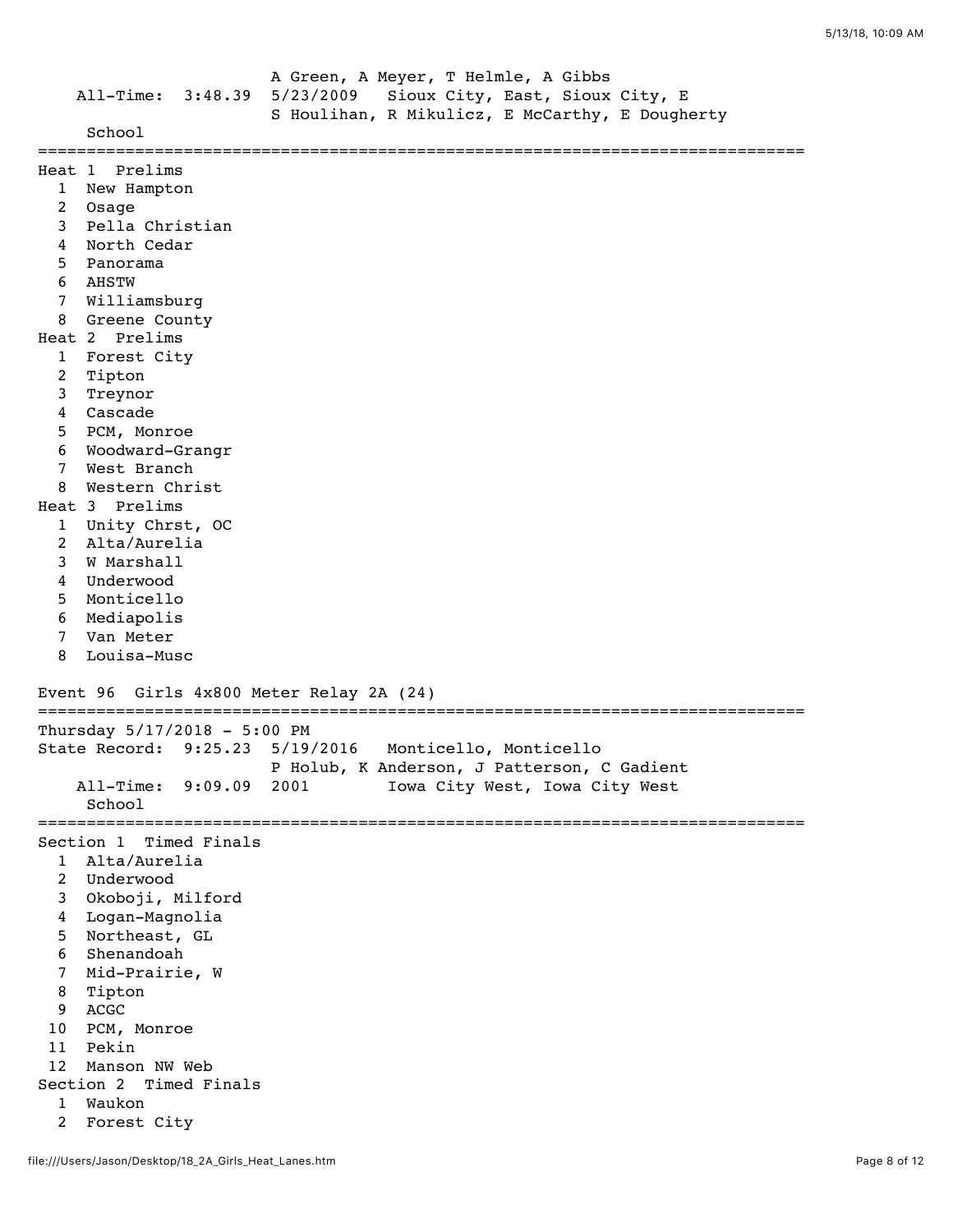- 3 Monticello
- 4 KP-WC
- 5 Western Christ
- 6 Woodward-Grangr
- 7 Sumner-Fredrksbg
- 8 Panorama
- 9 Williamsburg
- 10 Cascade
- 11 New Hampton
- 12 Red Oak

```
Event 110 Girls 800 Sprint Medley 2A (24)
```

```
===============================================================================
Saturday 5/19/2018 - 9:12 AM
State Record: 1:46.35 5/22/2010 Dike-NH, Dike-NH 
                        A Dove, M Daley, N Hensley, H Willms 
    All-Time: 1:44.89 5/23/2015 Pleasant Valley, Pleasant Valley 
                        E Paul, J Simon, E Whigham, A Swanson 
     School 
===============================================================================
Section 1 Timed Finals
   1 Beckman 
  2 Wilton 
   3 Cherokee, Wash 
   4 Mount Ayr 
   5 W Marshall 
   6 Mid-Prairie, W 
   7 Estherville-LC 
   8 Emmetsburg 
Section 2 Timed Finals
  1 DSM Christian 
   2 Regina, IC 
   3 Cascade 
   4 Pella Christian 
   5 Unity Chrst, OC 
   6 Osage 
   7 KP-WC 
   8 North Cedar 
Section 3 Timed Finals
   1 AHSTW 
   2 Alta/Aurelia 
   3 Denver 
   4 Aplntn-Parksbg 
   5 MVAOCOU 
   6 Underwood 
   7 PCM, Monroe 
   8 W Lyon, Inwood 
Event 118 Girls High Jump 2A (24)
===============================================================================
Friday 5/18/2018 - 4:30 PM
State Record: 5-11 5/22/2009 Hannah Willms, Dike-NH 
    All-Time: 6-01 2010 Hannah Willms, Dike-New Hartford 
    Name Year School
===============================================================================
Flight 1 Finals
  1 Ellec Armstead 10 Waukon
```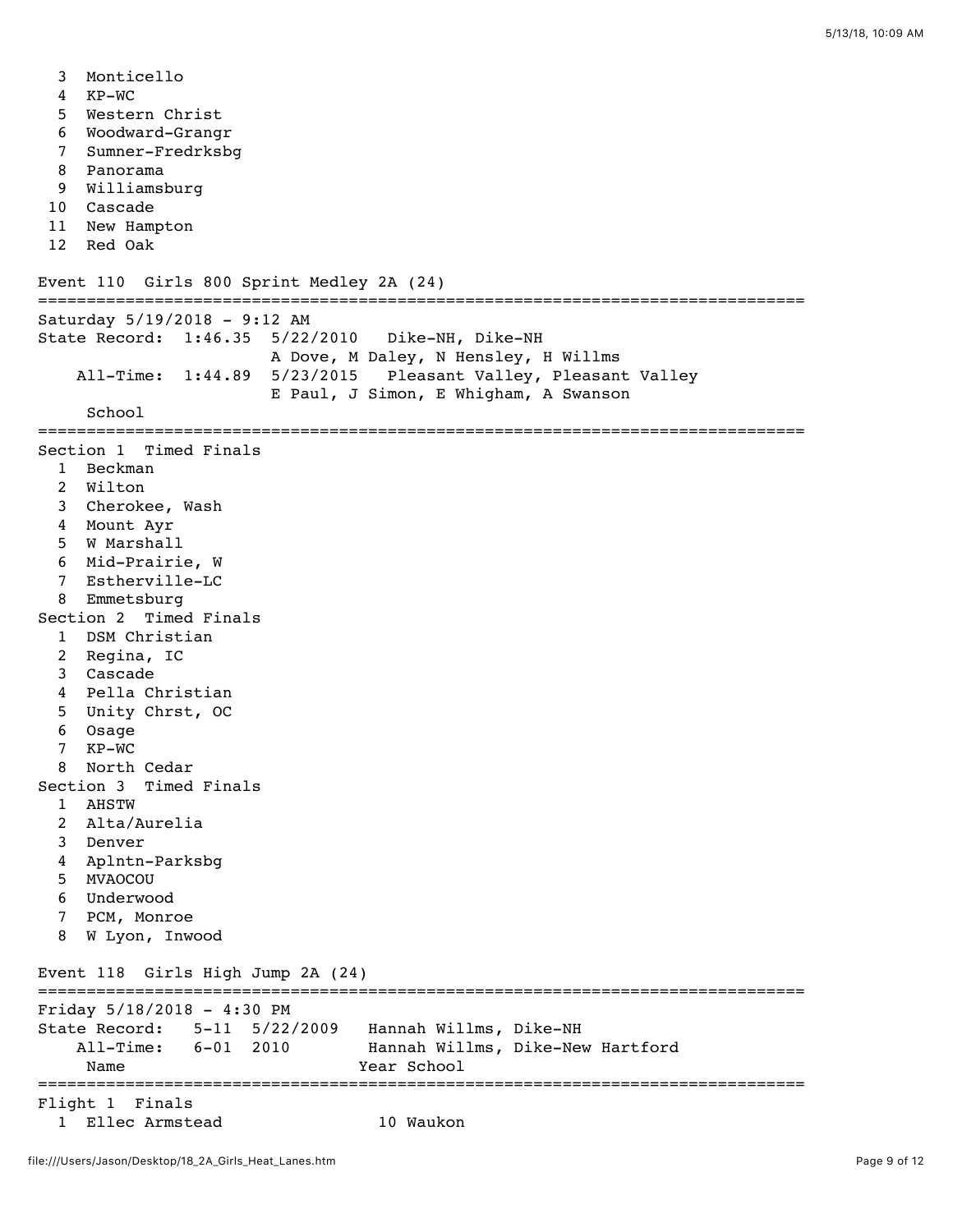| 2              | Marcy Uglum                       | 12 New Hampton                                                |
|----------------|-----------------------------------|---------------------------------------------------------------|
| 3              | Jenna Merical                     | 10 W Central Va                                               |
| 4              | Jadyn Nelson                      | 09 Roland-Story                                               |
| 5              | Bailey Wollesen                   | 09 East Sac Cou                                               |
| 6              | Caitlin Schueneman                | 11 East Sac Cou                                               |
| 7              | Isabelle Gradwell                 | 12 W Marshall                                                 |
| 8              | Jessi DeJager                     | 12 Western Chri                                               |
| 9              | MacKenzie Shields                 | 11 Mount Ayr                                                  |
| 10             | Audrey Powers                     | 12 Union, LaPor                                               |
| 11             | Becca Schroeder                   | 12 Bellevue                                                   |
| 12             | Elle Olthoff                      | 12 Okoboji, Mil                                               |
| 13             | Jacie Vander Waal                 | 09 Sioux Center                                               |
| 14             | Sydney Durbin                     | 11 OA-BCIG                                                    |
| 15             | Savannah Anderson                 | 12 New Hampton                                                |
| 16             | Darby Hawtrey                     | 12 North Cedar                                                |
| 17             | Morgan Johnk                      | 11 Panorama                                                   |
| 18             | Kiersten Fisher                   | 09 Southeast Va                                               |
| 19             | Helaina Hillyard                  | 10 Mediapolis                                                 |
| 20             | Sienna Black                      | 12 Treynor                                                    |
| 21             | Hannah Isley                      | 12 Albia                                                      |
| 22             | Cori DeJong                       | 12 Western Chri                                               |
| 23             | Megan Durbin                      | 12 Greene Count                                               |
| 24             | Gabrielle Guilford                | 09 Monticello                                                 |
|                |                                   |                                                               |
|                | Event 126 Girls Long Jump 2A (24) |                                                               |
|                |                                   |                                                               |
|                | Thursday $5/17/2018 - 4:30$ PM    |                                                               |
|                |                                   | State Record: 18-11.50 5/18/2006 Dani Stipe, Kuem Cath Carrol |
|                | All-Time: 19-10.25 2014           | Lexus Lovan, Urbandale                                        |
|                | Name                              | Year School                                                   |
|                | Flight 1 Finals                   |                                                               |
|                | 1 Claire Mathews                  | 09 Centerville                                                |
|                | 2 Lillian Muir                    | 09 Greene Count                                               |
|                | 3 Karmyn Pickens                  | 12 Shenandoah                                                 |
| $\overline{4}$ | Olivia Diggins                    |                                                               |
| 5              | Melinda Puumala                   | 10 Logan-Magnol<br>11 E Marshall                              |
| 6              | Ysabella Berja                    | 09 Centerville                                                |
| 7              | Morgan White                      | 12 Estherville-                                               |
| 8              | Jessica Sump                      | 10 Pocahon Area                                               |
| 9              | Maddie Shipley                    |                                                               |
| 10             | Brianna Osterson                  | 11 Treynor<br>09 Greene Count                                 |
| 11             |                                   |                                                               |
| 12             |                                   |                                                               |
|                | Meagan Blomgren                   | 11 Van Meter                                                  |
|                | Amorae Myers                      | 12 Durant                                                     |
|                | Flight 2 Finals                   |                                                               |
| 1              | Zoe Miller                        | 10 Jesup                                                      |
| 2              | Rachel Rinken                     | 10 New Hampton                                                |
| 3              | Hailee Brown                      | 12 Union, LaPor                                               |
| 4              | Emy Seeser                        | 09 Camanche                                                   |
| 5              | Heather Boeckenstedt              | 11 Beckman                                                    |
| 6              | Kylee Sanders                     | 09 Louisa-Musc                                                |
| 7              | Ivy Hirsch                        | 11 Sumner-Fredr                                               |
| 8              | Kassidy Bremer                    | 11 Panorama                                                   |
| 9              | Bailey Beckman                    | 11 Panorama                                                   |
| 10             | Mallory Badding                   | 10 Kuemper Cath                                               |
| 11<br>12       | Mikayla Turek<br>Ashlyn Albrecht  | 11 Unity Chrst,<br>11 Sheldon                                 |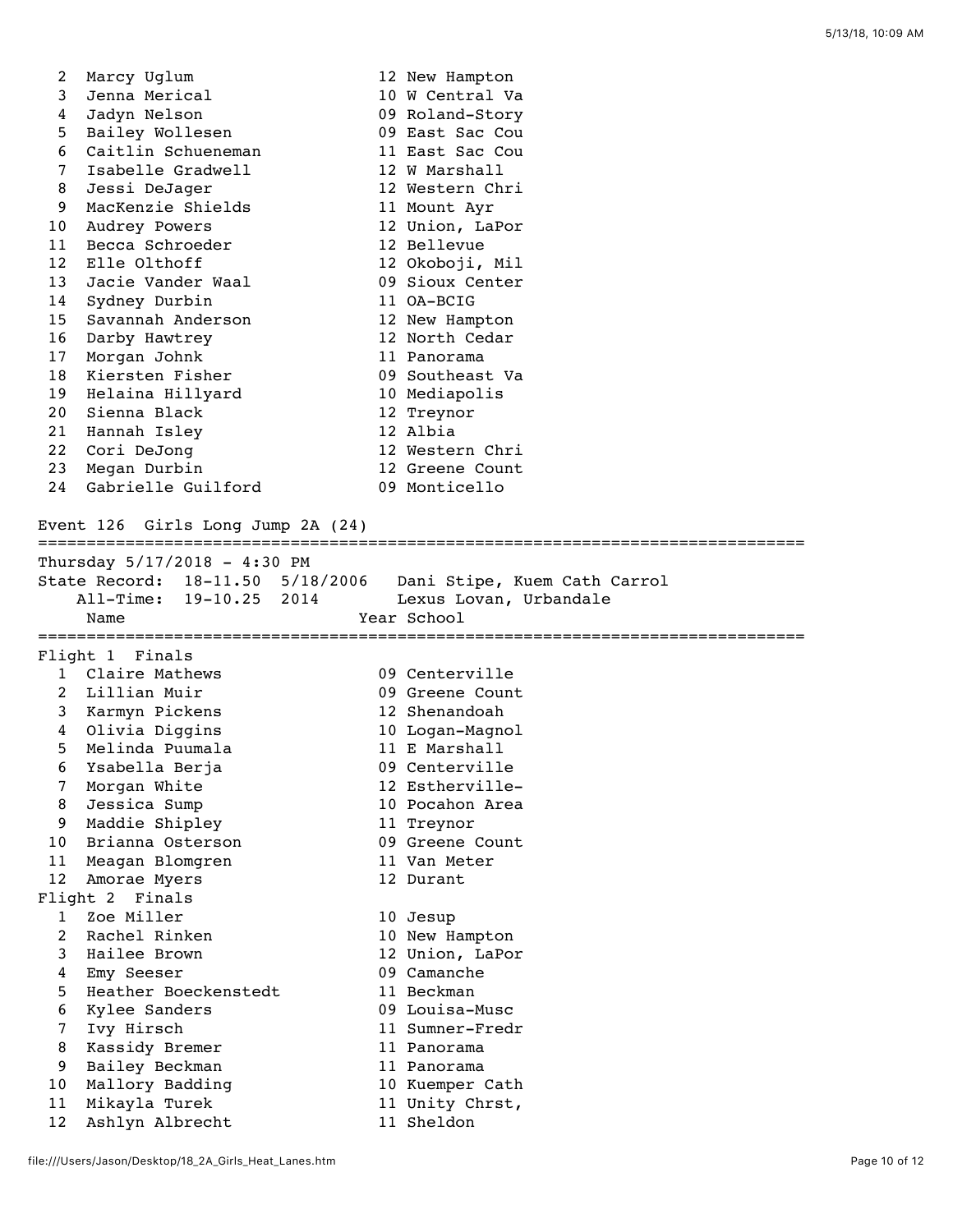Event 134 Girls Discus Throw 2A (24) =============================================================================== Friday 5/18/2018 - 2:00 PM State Record: 172-00 5/20/2016 Kiana Phelps, KP-WC All-Time: 179-07 2014 Kiana Phelps, KP-WC Name **Year** School =============================================================================== Flight 1 Finals 1 Annie Brennan 10 Emmetsburg 2 Callie Meyer 11 North Cedar 3 Allison Van Gorp 09 Pella Christ 4 Nicole Sander 11 North Cedar 5 Jill Holub 10 Williamsburg 6 Emily Fuller 11 Central Lee 7 Kaylea Van Regenmorter 12 Sioux Center 8 Delaney Ettleman 12 Logan-Magnol 9 Kinsey Scheffler 10 AHSTW 10 Madison McDermott 11 ACGC 11 Maddison Zoelle 12 Sheldon 12 Marin Ehler 12 N Fayette Va Flight 2 Finals 1 Molly Schany 10 Emmetsburg 2 Brooke Mueller 12 Central Sprn 3 Shayla Oster 09 Bellevue 4 Lydia Knapp 11 Panorama 5 Kaitlin Diggins 12 Logan-Magnol 6 Megan Niewoehner 11 Sumner-Fredr 7 Cassidy Pagel 10 Sumner-Fredr 8 Regan Plendl 12 KP-WC 9 Lauren Shapcott 12 Underwood 10 Logan Hughes 11 Shenandoah 11 Jamie Kofron 11 Tipton 12 Brylie Zeisneiss 11 South Hardin Event 142 Girls Shot Put 2A (24) =============================================================================== Thursday 5/17/2018 - 2:00 PM State Record: 48-08.75 5/19/2016 Kiana Phelps, KP-WC All-Time: 53-03.50 1992 Paulette Mitchell, Council Bluffs AL Name Year School =============================================================================== Flight 1 Finals 1 Kathryn Gutch 12 Eddyvl-Blake 2 Annie Brennan 10 Emmetsburg 3 Emily Kraft 10 KP-WC 4 Brooke Mueller 12 Central Sprn 5 Laurin Lyons 12 Greene Count 6 Jenna Pagel 11 Sumner-Fredr 7 Kaitlin Diggins 12 Logan-Magnol 8 Annika Headington 09 Waukon 9 Chloe Wells 609 Wilton 10 Riley Knobloch 11 W Lyon, Inwo 11 Leah Crock 12 North Cedar 12 Allison Van Gorp 09 Pella Christ Flight 2 Finals 1 Logan Hughes 11 Shenandoah